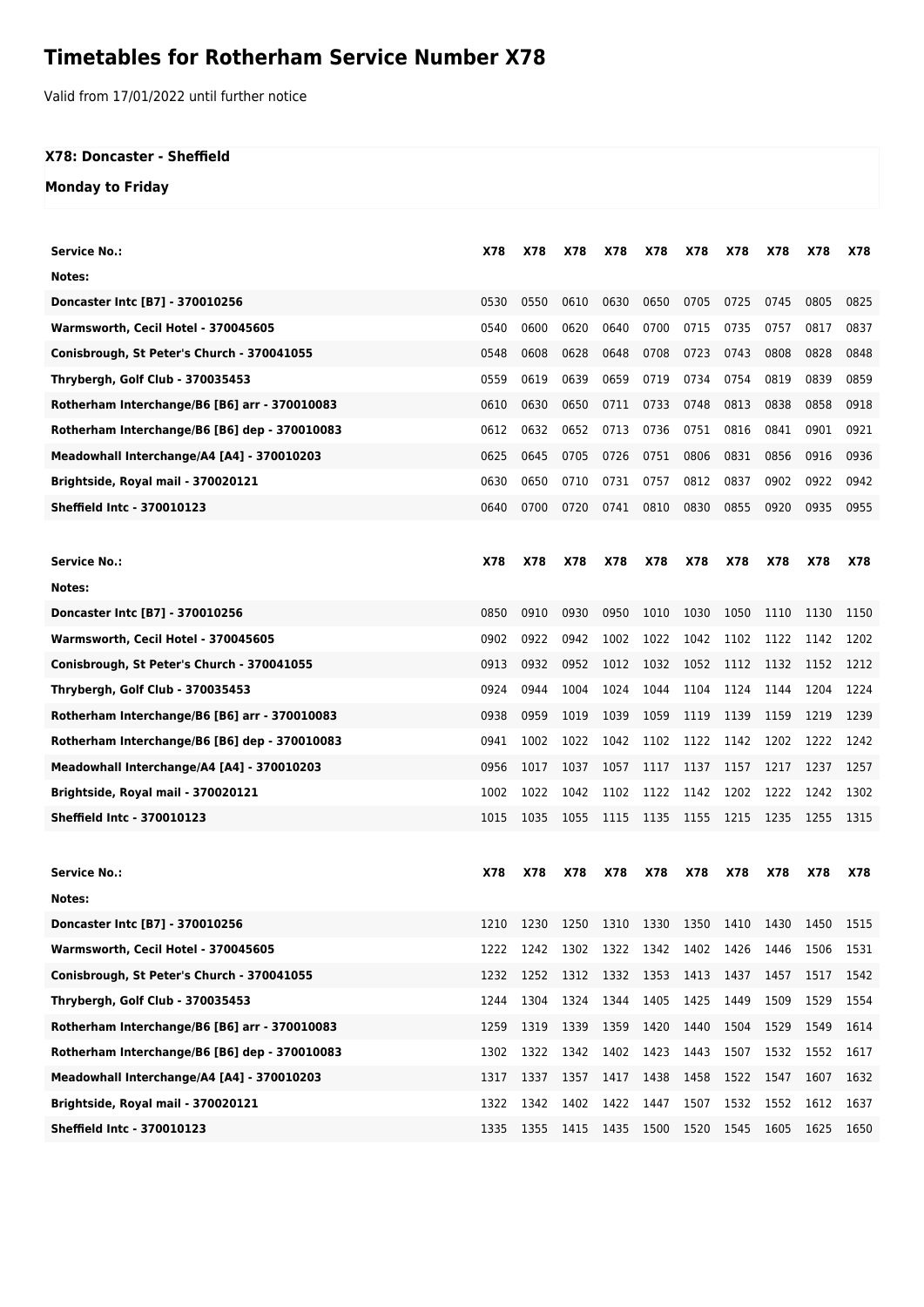| Notes:<br>1615<br>1640<br>1705<br>1730<br>1755<br>1820<br>Doncaster Intc [B7] - 370010256<br>1535<br>1555<br>1845<br>1905<br>1627<br>1717<br>1742<br>1807<br>1832<br>Warmsworth, Cecil Hotel - 370045605<br>1607<br>1652<br>1855<br>1915<br>1547<br>1752<br>Conisbrough, St Peter's Church - 370041055<br>1638<br>1702<br>1727<br>1817<br>1842<br>1903<br>1558<br>1618<br>1923<br>1804<br>1829<br>1650<br>1714<br>1739<br>1853<br>1914<br>Thrybergh, Golf Club - 370035453<br>1630<br>1934<br>1610<br>1734<br>1759<br>1819<br>1844<br>1904<br>Rotherham Interchange/B6 [B6] arr - 370010083<br>1710<br>1925<br>1945<br>1630<br>1650<br>1713<br>1737<br>1802<br>1822<br>1846<br>1906<br>1653<br>1927<br>Rotherham Interchange/B6 [B6] dep - 370010083<br>1633<br>1947<br>1728<br>1752<br>1817<br>1837<br>1859<br>1919<br>Meadowhall Interchange/A4 [A4] - 370010203<br>1708<br>1940<br>2000<br>1648<br>1822<br>1842<br>1904<br>Brightside, Royal mail - 370020121<br>1713<br>1733<br>1757<br>1924<br>1653<br>1945<br>2005<br><b>Sheffield Intc - 370010123</b><br>1750<br>1810<br>1835<br>1852<br>1917<br>1730<br>1937<br>1956<br>1710<br>2015 | Service No.: | X78 | <b>X78</b> | <b>X78</b> | <b>X78</b> | <b>X78</b> | X78 | X78 | <b>X78</b> | X78 | X78 |
|-----------------------------------------------------------------------------------------------------------------------------------------------------------------------------------------------------------------------------------------------------------------------------------------------------------------------------------------------------------------------------------------------------------------------------------------------------------------------------------------------------------------------------------------------------------------------------------------------------------------------------------------------------------------------------------------------------------------------------------------------------------------------------------------------------------------------------------------------------------------------------------------------------------------------------------------------------------------------------------------------------------------------------------------------------------------------------------------------------------------------------------------------|--------------|-----|------------|------------|------------|------------|-----|-----|------------|-----|-----|
|                                                                                                                                                                                                                                                                                                                                                                                                                                                                                                                                                                                                                                                                                                                                                                                                                                                                                                                                                                                                                                                                                                                                               |              |     |            |            |            |            |     |     |            |     |     |
|                                                                                                                                                                                                                                                                                                                                                                                                                                                                                                                                                                                                                                                                                                                                                                                                                                                                                                                                                                                                                                                                                                                                               |              |     |            |            |            |            |     |     |            |     |     |
|                                                                                                                                                                                                                                                                                                                                                                                                                                                                                                                                                                                                                                                                                                                                                                                                                                                                                                                                                                                                                                                                                                                                               |              |     |            |            |            |            |     |     |            |     |     |
|                                                                                                                                                                                                                                                                                                                                                                                                                                                                                                                                                                                                                                                                                                                                                                                                                                                                                                                                                                                                                                                                                                                                               |              |     |            |            |            |            |     |     |            |     |     |
|                                                                                                                                                                                                                                                                                                                                                                                                                                                                                                                                                                                                                                                                                                                                                                                                                                                                                                                                                                                                                                                                                                                                               |              |     |            |            |            |            |     |     |            |     |     |
|                                                                                                                                                                                                                                                                                                                                                                                                                                                                                                                                                                                                                                                                                                                                                                                                                                                                                                                                                                                                                                                                                                                                               |              |     |            |            |            |            |     |     |            |     |     |
|                                                                                                                                                                                                                                                                                                                                                                                                                                                                                                                                                                                                                                                                                                                                                                                                                                                                                                                                                                                                                                                                                                                                               |              |     |            |            |            |            |     |     |            |     |     |
|                                                                                                                                                                                                                                                                                                                                                                                                                                                                                                                                                                                                                                                                                                                                                                                                                                                                                                                                                                                                                                                                                                                                               |              |     |            |            |            |            |     |     |            |     |     |
|                                                                                                                                                                                                                                                                                                                                                                                                                                                                                                                                                                                                                                                                                                                                                                                                                                                                                                                                                                                                                                                                                                                                               |              |     |            |            |            |            |     |     |            |     |     |
|                                                                                                                                                                                                                                                                                                                                                                                                                                                                                                                                                                                                                                                                                                                                                                                                                                                                                                                                                                                                                                                                                                                                               |              |     |            |            |            |            |     |     |            |     |     |

| X78  | <b>X78</b> | <b>X78</b> | X78  | X78  | <b>X78</b> |
|------|------------|------------|------|------|------------|
|      |            |            |      |      |            |
| 1925 | 1945       | 2005       | 2105 | 2205 | 2305       |
| 1935 | 1955       | 2015       | 2115 | 2215 | 2315       |
| 1943 | 2003       | 2023       | 2123 | 2223 | 2323       |
| 1954 | 2014       | 2034       | 2134 | 2234 | 2334       |
| 2005 | 2025       | 2045       | 2145 | 2245 | 2347       |
| 2007 | 2027       | 2047       | 2147 | 2247 | ----       |
| 2020 | 2040       | 2100       | 2200 | 2300 | ----       |
| 2025 | 2045       | 2105       | 2205 | 2305 | ----       |
| 2035 | 2055       | 2115       | 2215 | 2315 | ----       |
|      |            |            |      |      |            |

## **X78: Sheffield - Doncaster**

**Monday to Friday**

| <b>Service No.:</b>                        | X78       | X78  | X78  | X78  | X78  | <b>X78</b> | <b>X78</b> | X78  | X78  | X78  |
|--------------------------------------------|-----------|------|------|------|------|------------|------------|------|------|------|
| Notes:                                     |           |      |      |      |      |            |            |      |      |      |
| <b>Sheffield Intc [C1] - 370010123</b>     | ----      | 0525 | 0545 | 0605 | 0625 | 0645       | 0705       | 0725 | 0745 | 0805 |
| Brightside, Royal mail - 370020120         | $- - - -$ | 0534 | 0554 | 0614 | 0634 | 0654       | 0714       | 0735 | 0755 | 0815 |
| Meadowhall Interchange/C2 [C2] - 370010208 | ----      | 0540 | 0600 | 0620 | 0640 | 0700       | 0720       | 0743 | 0803 | 0823 |
| Rotherham Intc [A1] arr - 370010070        | ----      | 0551 | 0611 | 0631 | 0651 | 0711       | 0731       | 0757 | 0820 | 0840 |
| Rotherham Intc [A1] dep - 370010070        | 0502      | 0552 | 0612 | 0632 | 0652 | 0712       | 0732       | 0800 | 0823 | 0843 |
| Thrybergh, Golf Club - 370035468           | 0515      | 0605 | 0625 | 0645 | 0705 | 0729       | 0745       | 0814 | 0837 | 0857 |
| Conisbrough, St Peter's Church - 370045610 | 0525      | 0615 | 0635 | 0655 | 0715 | 0739       | 0756       | 0825 | 0848 | 0908 |
| Balby, Ivanhoe Rd - 370045423              | 0534      | 0624 | 0644 | 0704 | 0724 | 0749       | 0806       | 0835 | 0858 | 0918 |
| Doncaster Intc - 370010251                 | 0545      | 0635 | 0655 | 0715 | 0735 | 0804       | 0821       | 0855 | 0915 | 0935 |